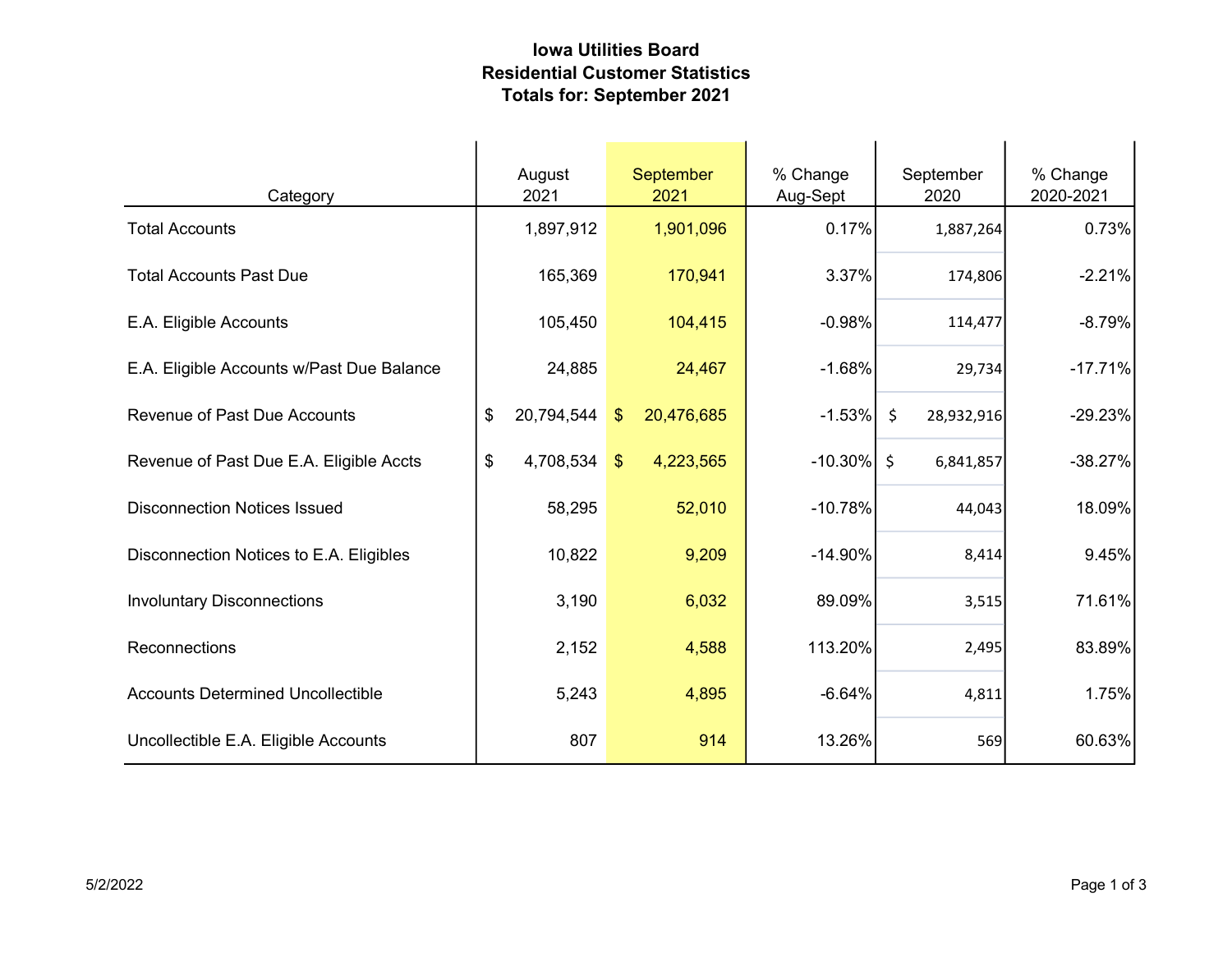## Iowa Utilities Board Residential Customer Statistics Breakdown by Company for: September 2021

|                                           | <b>Black Hills Energy</b><br>Linn County REC*<br>f/k/a Aquila |               | <b>Liberty Energy</b><br>f/k/a Atmos |
|-------------------------------------------|---------------------------------------------------------------|---------------|--------------------------------------|
| Category                                  | (Electric Only)                                               | (Gas Only)    | (Gas Only)                           |
| <b>Total Accounts</b>                     |                                                               | 143,243       | 3,989                                |
| <b>Total Accounts Past Due</b>            |                                                               | 10,635        | 368                                  |
| E.A. Eligible Accounts                    |                                                               | 6,105         | 497                                  |
| E.A. Eligible Accounts w/Past Due Balance |                                                               | 923           | 0                                    |
| <b>Revenue of Past Due Accounts</b>       |                                                               | \$<br>802,264 | \$<br>40,285                         |
| Revenue of Past Due E.A. Eligible Accts   |                                                               | 94,292<br>\$  | \$                                   |
| <b>Disconnection Notices Issued</b>       |                                                               | 1,894         | 321                                  |
| Disconnection Notices to E.A. Eligibles   |                                                               | 200           | 0                                    |
| <b>Involuntary Disconnections</b>         |                                                               | 260           | 11                                   |
| Reconnections                             |                                                               | 76            | 3                                    |
| <b>Accounts Determined Uncollectible</b>  |                                                               | 529           | 29                                   |
| Uncollectible E.A. Eligible Accounts      |                                                               | 0             | 8                                    |

\* Effective July 1, 2018, Linn County REC is no longer required to file this report.